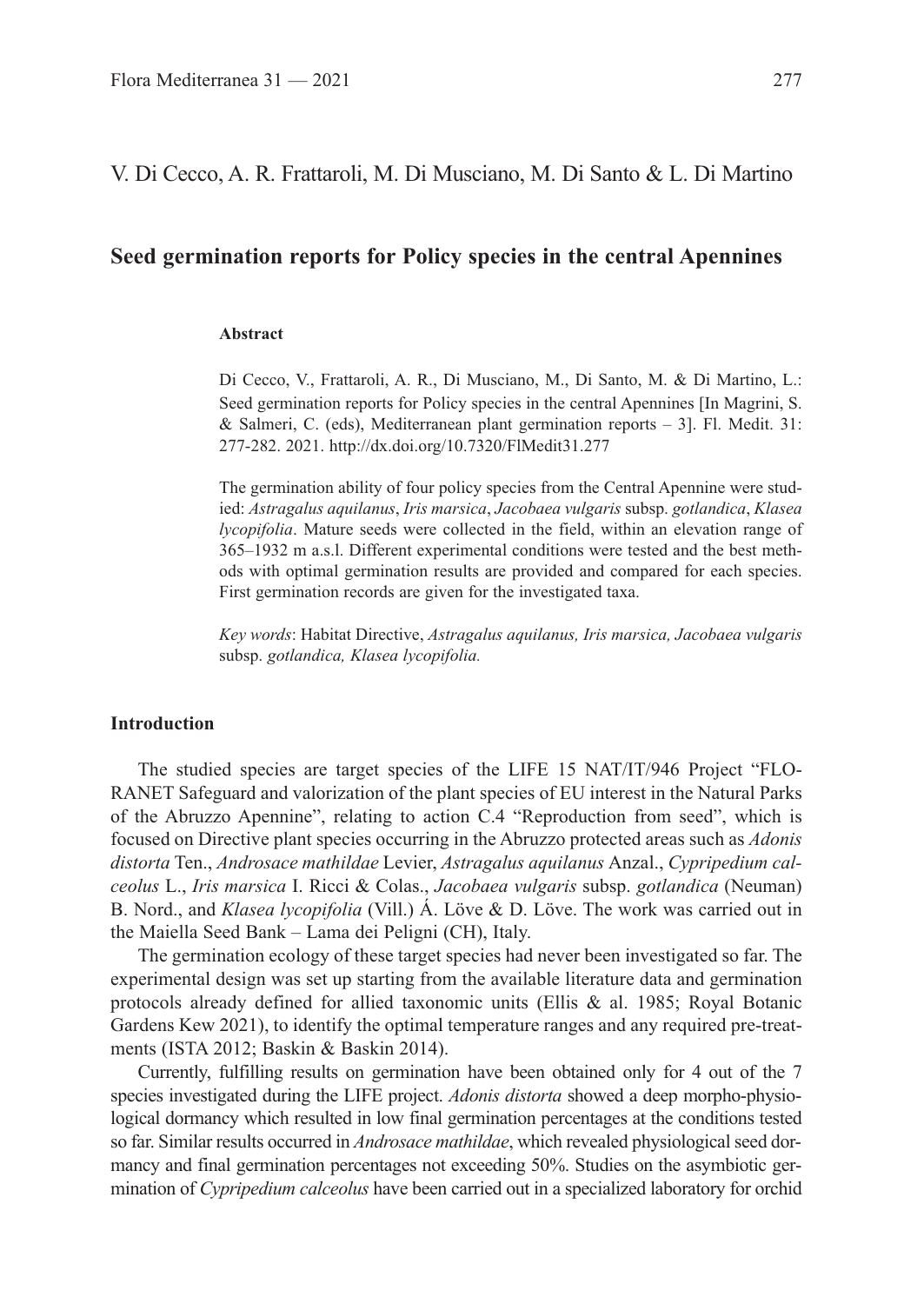germination at the Tuscia Germplasm Bank (Tuscia University). Unfortunately, the number of germinated seeds was not enough to develop a germination protocol, only the seeds from immature capsules have geminated. Since there are no literature data on the germination behaviour and propagation of these species, to date the activity is to be considered experimental.

## **50.** *Astragalus aquilanus* Anzal. (*Fabaceae*) (Fig. 1a)

## **Accession data**

- **It:** Abruzzo. Casoli (Chieti), loc. Piano la Roma (WGS84: 42.137766°N, 14.258008°E), pascolo xerofitico, 365 m a.s.l., 27 Jul 2016, *V. Di Cecco* (MSB LIFE16A03, Maiella Seed Bank).
- **It:** Abruzzo. L'Aquila (L'Aquila), loc. Monteluco di Roio (WGS84: 42.339791°N, 13.374163°E), bordo strada in pascolo xerofitico, 984 m a.s.l., 16 Sep 2018, *V. Di Cecco* (MSB LIFE18A22, Maiella Seed Bank).
- **It:** Abruzzo. Gioia dei Marsi (L'Aquila), loc. Casali d'Aschi (WGS84: 41.963614°N, 13.702078°E), bordo strada sterrata in pascolo xerofitico, 950 m a.s.l., 29 Jul 2020, *L. Vitale & E. Trella* (MSB LIFE20A01, Maiella Seed Bank).

# **Germination data**

*Pre-treatments*: scarification with 1) 180 grit abrasive paper for 1 minute; 2) 98% sulfuric acid for 20 min.; 3) seed piercing with a small hypodermic needle. Soaking in water for 24h, sterilization with a solution of 3% sodium hypochlorite plus Tween 20 for 1 minute followed by 3 rinses in sterile distilled water.

*Germination medium*: 1% agar, pH 5.75.

*Sample size*: 80 seeds for each test  $(20 \times 4 \text{ replicates})$ .

| <b>Germination</b>    | <b>Thermoperiod</b>     | Photoperiod<br>[light/dark] | $T_1$ [d] |     |      | $T_{50}$ [d] $T_{max}$ [d] MTG [d] | Accession<br>code |
|-----------------------|-------------------------|-----------------------------|-----------|-----|------|------------------------------------|-------------------|
| $100\%$ <sup>1</sup>  | constant $20^{\circ}$ C | 12/12h                      |           |     |      | 5.3                                | 19A02             |
| $96.0\%$ <sup>2</sup> | constant $20^{\circ}$ C | 12/12h                      | 2.0       | 2.6 | 6.8  | 3.6                                | 18A22             |
| $98.8\%$ <sup>3</sup> | constant $20^{\circ}$ C | 12/12h                      | 20        | 5.0 | 12 O |                                    | 20A01             |

# **Observations**

Physical dormancy (integument impermeability, PY) was detected in many species of *Astragalus* (Miklas & al. 1987; Patanè & Gresta 2006; Eisvand & al. 2006; Keshtkar & al. 2008; Salmeri & Castrogiovanni 2020). Ten different germination protocols were tested for *A. aquilanus* at the temperature of 20°C, both in full darkness and 12/12h photoperiod, with no seed scarification or after chemical scarification with  $H_2SO_4$  for 5 and 20 minutes, mechanical scarification with 180 grit sandpaper, and seed piercing. The viability of the non-germinated seeds at the end of each test was estimated by the cutting test. No statistically significant differences among the investigated populations were detected for all the tested conditions.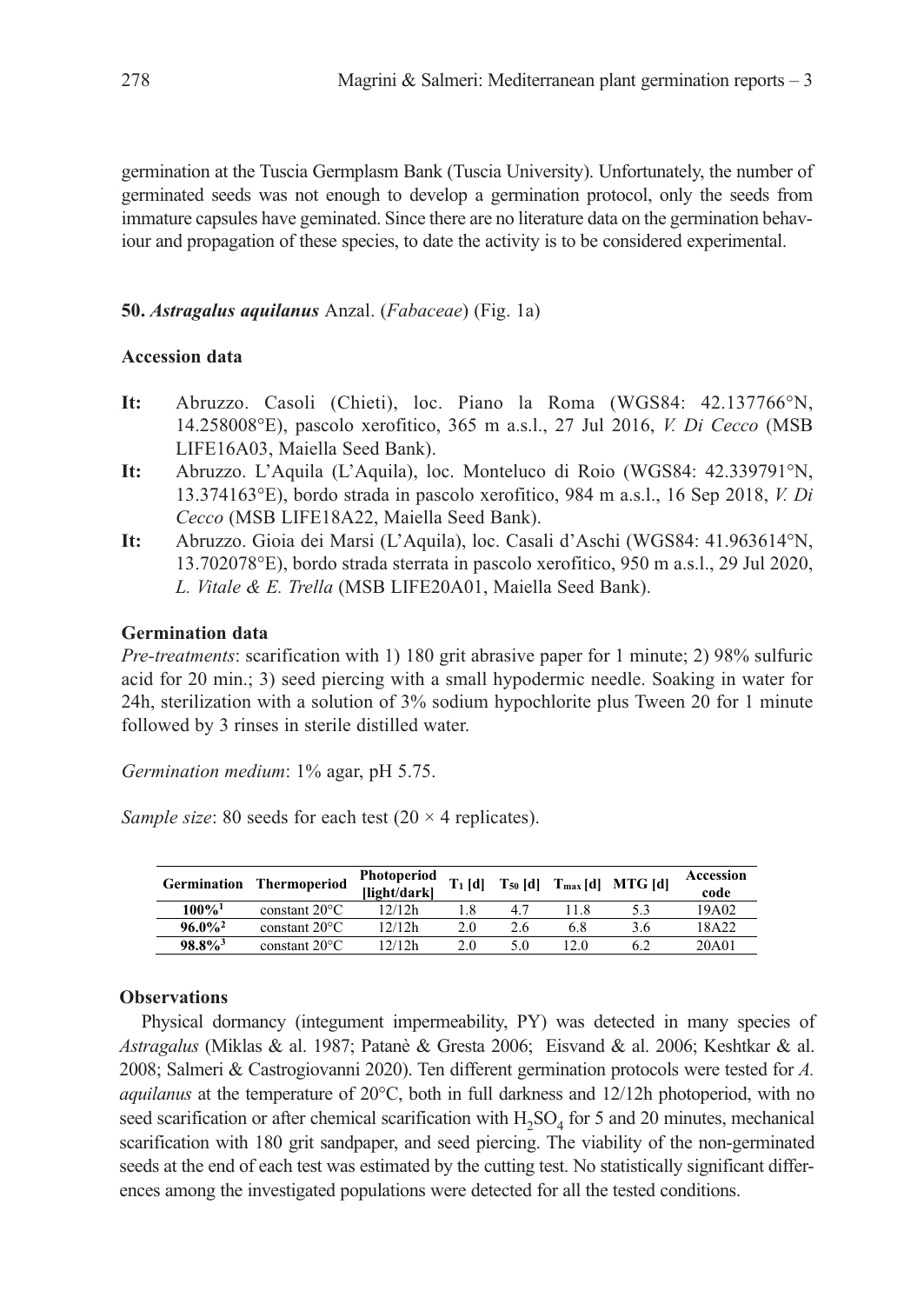*Astragalus aquilan*us also revealed a physical dormancy, as all scarification methods proved to be helpful in interrupting seed dormancy and reaching final germination percentages close to 100%. Conversely, only low germination values  $(23.75\%$  in light at  $20^{\circ}$ C) were reached in a long time without seed scarification.

## **51.** *Iris marsica* I. Ricci & Colas. (*Iridaceae*) (Fig. 1b)

#### **Accession data**

**It:** Abruzzo. Palena (Chieti), loc. Colle di Valle Caprara (WGS84: 41.926410°N, 14.084681°E), radura in faggeta, 1541 m a.s.l., 20 Jul 2016, *G. Ciaschetti & M. Di Cecco* (MSB LIFE16A11, Maiella Seed Bank).

#### **Germination data**

*Pre-treatments*: sterilization with a solution of 3% sodium hypochlorite plus Tween 20 for 5 minutes followed by 3 rinses in sterile distilled water. Vernalization at 5°C for 60 days.

*Germination medium*: 1% agar, pH 5.75.

*Sample size*: 80 seeds for each test (20  $\times$  4 replicates).

| <b>Germination</b> | Thermoperiod            | Photoperiod<br>llight/darkl | $T_1$ [d] | $T_{50}$ [d] | $T_{\rm max}$ [d] | <b>MTG</b> [d] |
|--------------------|-------------------------|-----------------------------|-----------|--------------|-------------------|----------------|
| 82.9%              | constant $20^{\circ}$ C | 12/12h                      | 4.8       | 26.3         |                   | 28.1           |

## **Observations**

Many *Iris* species have morphophysiological dormancy (Curtis & Brumback 1986; Xu & al. 2003; Diboll 2004), therefore germination tests on this species were carried out based on such information. The following protocols were applied: incubation at 20°C with a 12/12 h photoperiod after 60 days of vernalization, which provided the highest germination values, at  $20^{\circ}$ C under total darkness (10.5%),  $20^{\circ}$ C with 12/12h photoperiod (34.2%), 15° C with a 12/12 h photoperiod after 60 days of vernalization (55.0%), alternating temperature 20/10°C with 12/12h photoperiod and imbibition in 800 ppm GA<sub>3</sub> (34.7%), 20/10°C with 12/12h photoperiod (59.4%). Germination was generally quite slow and took place staggered over time (MTG from 28.1 to 80.5), but better results were obtained after a period of vernalization at 5°C.

## **52.** *Jacobaea vulgaris* subsp. *gotlandica* (Neuman) B. Nord. (*Asteraceae*) (Fig. 1c)

## **Accession data**

**It:** Abruzzo. Rocca di Mezzo (L'Aquila), loc. Colle del Nibbio (WGS84: 42.199106°N,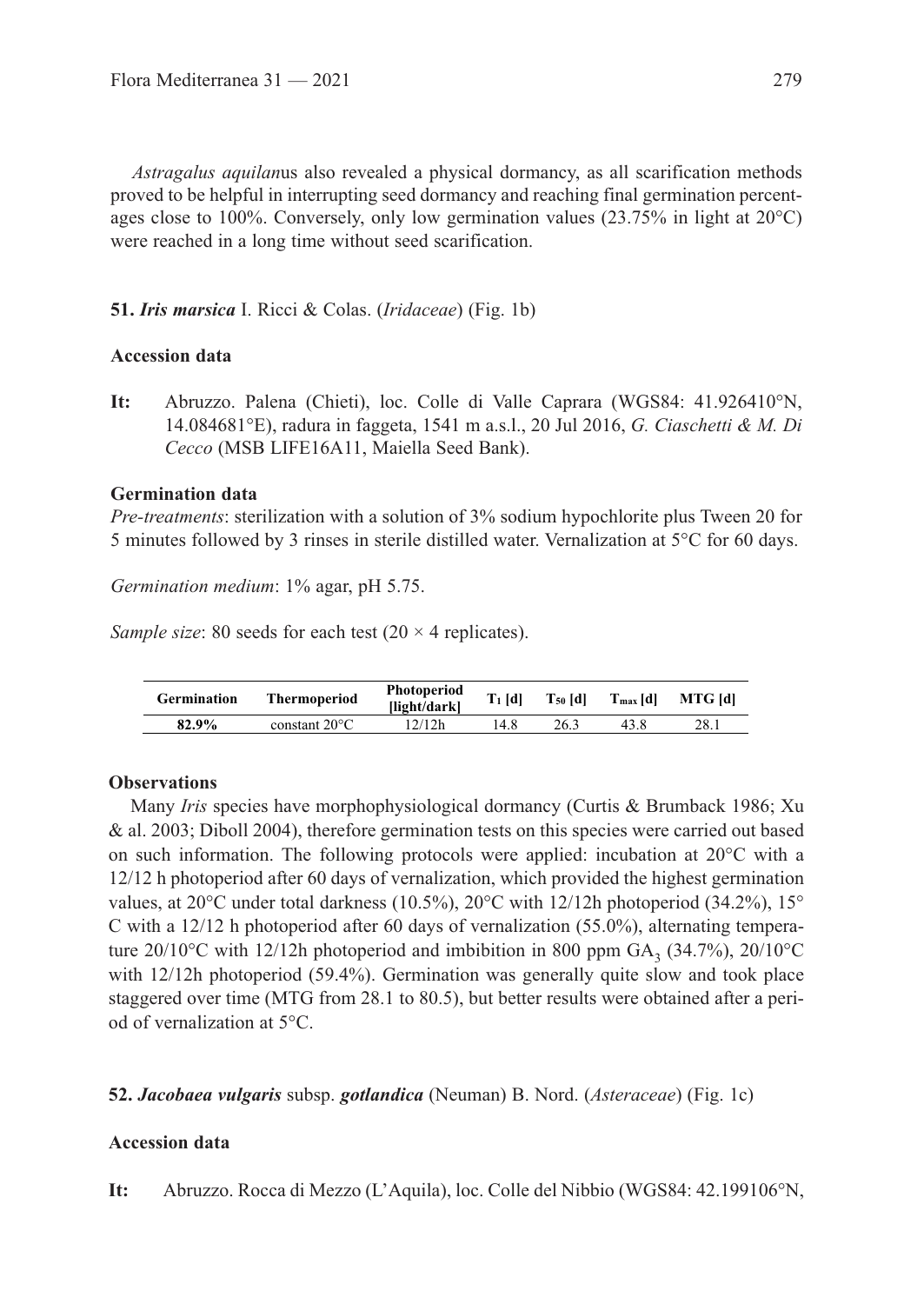13.468466°E), pascolo in cresta, 1900 m a.s.l., 13 Sep 2018, *V. Di Cecco & L. Di Martino* (MSB LIFE18A17, Maiella Seed Bank).

#### **Germination data**

*Pre-treatments*: sterilization with a solution of 3% sodium hypochlorite plus Tween 20 for 5 minutes followed by 3 rinses in sterile distilled water.

*Germination medium*: 1% agar, pH 5.75.

*Sample size*: 80 seeds for each test (20  $\times$  4 replicates).

| <b>Germination</b> | <b>Thermoperiod</b>     | Photoperiod<br>llight/darkl | $T_1$ [d] | $T_{50}$ [d] | $T_{\rm max}$ [d] | <b>MTG</b> [d] |
|--------------------|-------------------------|-----------------------------|-----------|--------------|-------------------|----------------|
| 94.9%              | constant $20^{\circ}$ C | 12/12h                      |           |              | 5.0               |                |
| 80.8%              | constant $20^{\circ}$ C | 0/24h                       | -         | -            | -                 | -              |

#### **Observations**

Based on Van der Meijden & Van der Waals-Kooi (1979), *J. vulgaris* does not show any seed dormancy, thus no particular method for dormancy-breaking had to be applied to favour germination. Excellent results were obtained at 20°C with a 12/12h photoperiod. Germinations under full darkness were only detected at the end of the test. The other tests have shown a germination percentage of 77.7% at 5°C under total darkness and 60.6% at 20/10 $^{\circ}$ C with a 12/12h photoperiod (60.6%).

**53.** *Klasea lycopifolia* (Vill.) Á. Löve & D. Löve (*Asteraceae*) (Fig. 1d)

## **Accession data**

**It:** Abruzzo. Rocca di Mezzo (L'Aquila), loc. Altopiano delle Rocche (WGS84: 42.221142°N, 13.526929°E), prato sfalciato 1276 m a.s.l., 16 Aug 2018, *V. Di Cecco* (MSB LIFE18A10, Maiella Seed Bank).

## **Germination data**

*Pre-treatments*: sterilization with a solution of 3% sodium hypochlorite plus Tween 20 for 5 minutes followed by 3 rinses in sterile distilled water.

*Germination medium*: 1% agar, pH 5.75.

*Sample size*: 80 seeds (20  $\times$  4 replicates).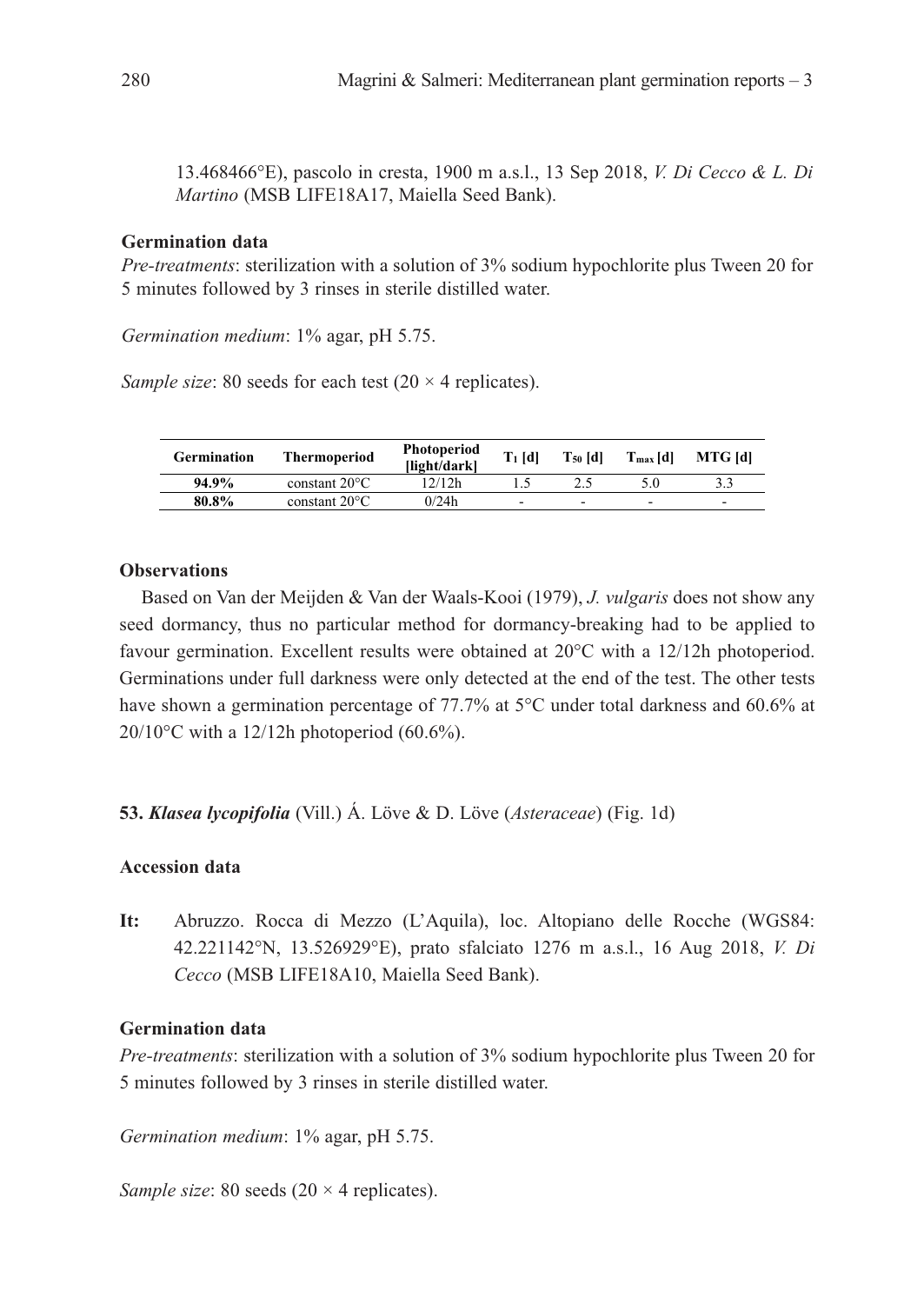| <b>Germination</b> | Thermoperiod            | Photoperiod<br>llight/darkl | $T_1$ [d] | $T_{50}$ [d] | $T_{\text{max}}[d]$ | <b>MTG</b> [d] |
|--------------------|-------------------------|-----------------------------|-----------|--------------|---------------------|----------------|
| 88.4%              | constant $20^{\circ}$ C | 12/12h                      |           |              |                     |                |

#### **Observations**

There is no information about seed dormancy for this species. According to Finch‐Savage & Leubner‐Metzger (2006), in the *Asteraceae,* both physiological dormancy and lack of dormancy can occur. A recent work by Budisavljević & al. (2021) has given 62.6% of germination for *Klasea lycopifolia* at 23°C, after a cold stratification (5°C) for 12 weeks. We obtained the highest final germination percentage at 20 $\degree$ C and 12/12 h photoperiod without preventive stratification (88.4%). Tests were also performed at  $20^{\circ}$ C in full darkness (40.0%), with a 12/12 h photoperiod after a vernalization period of 60 days (72.5%), and at alternating temperature 20/10°C with a 12/12 h photoperiod, but with lower results (31.6%).



Fig. 4. Germinated seeds of: a, *Astragalus aquilanus*; b, *Iris marsica*; c, *Jacobaea vulgaris* subsp. *gotlandica*; d, *Klasea lycopifolia*.

#### **Acknowledgement**

This research is supported by Life 15 NAT/ IT/946 Project "FLORANET Safeguard and valorization of the plant species of EU interest in the Natural Parks of the Abruzzo Apennine" (https://www.floranetlife.it/it/home/).